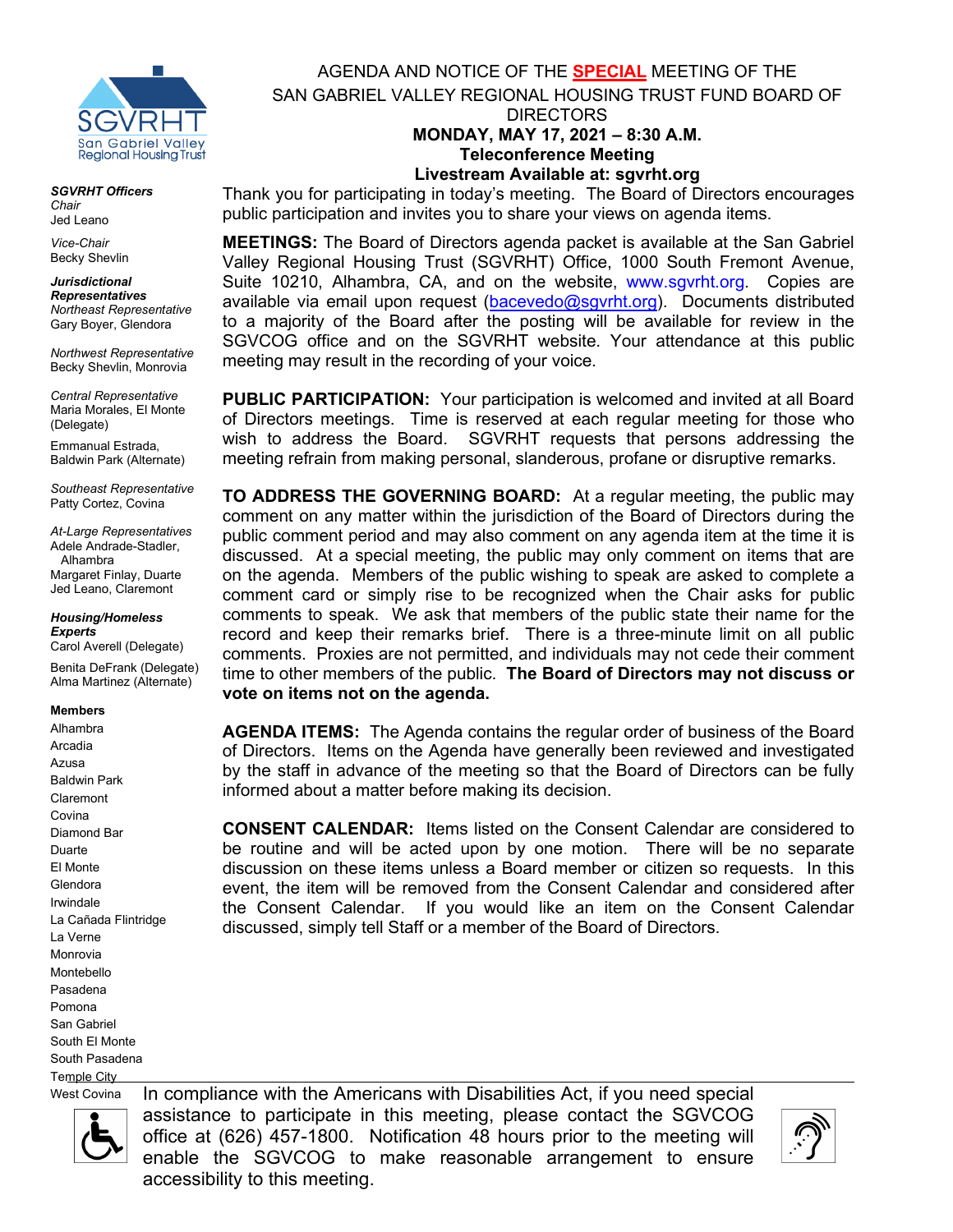**MEETING MODIFICATIONS DUE TO THE STATE AND LOCAL STATE OF EMERGENCY RESULTING FROM THE THREAT OF COVID-19**: On March 17, 2020, Governor Gavin Newsom issued Executive Order N-29-20 authorizing a local legislative body to hold public meetings via teleconferencing and allows for members of the public to observe and address the meeting telephonically or electronically to promote social distancing due to the state and local State of Emergency resulting from the threat of the Novel Coronavirus (COVID-19).

To follow the new Order issued by the Governor and ensure the safety of Board Members and staff for the purpose of limiting the risk of COVID-19, in-person public participation at the San Gabriel Valley Regional Housing Trust Fund Board of Directors meeting scheduled for Monday, May 17, 2021 at 8:30 AM will not be allowed. Members of the public may view the meeting live on the SGVCOG's website. To access the meeting video, please see the link on the front page of the agenda.

Submission of Public Comments: For those wishing to make public comments on agenda and nonagenda items you may submit comments via email or by phone.

- Email: Please submit via email your public comment to Brielle Acevedo at bacevedo@sgvrht.org at least 1 hour prior to the scheduled meeting time. Please indicate in the Subject Line of the email "FOR PUBLIC COMMENT." Emailed public comments will be part of the recorded meeting minutes but will not be read aloud. A copy of all public comments will be forwarded to the Committee.
- Phone: Please email your name and phone number to Brielle Acevedo at bacevedo@sgvrht.org at least 1 hour prior to the scheduled meeting time for the specific agenda item you wish to provide public comment on. Please indicate in the Subject Line of the email "FOR PUBLIC COMMENT." You will be called on the phone number provided at the appropriate time, either during general public comment or specific agenda item. Wait to be called upon by staff, and then you may provide verbal comments for up to 3 minutes.

Any member of the public requiring a reasonable accommodation to participate in this meeting should contact Brielle Acevedo at least 48 hours prior to the meeting at (626) 209-9238 or at bacevedo@sgvrht.org.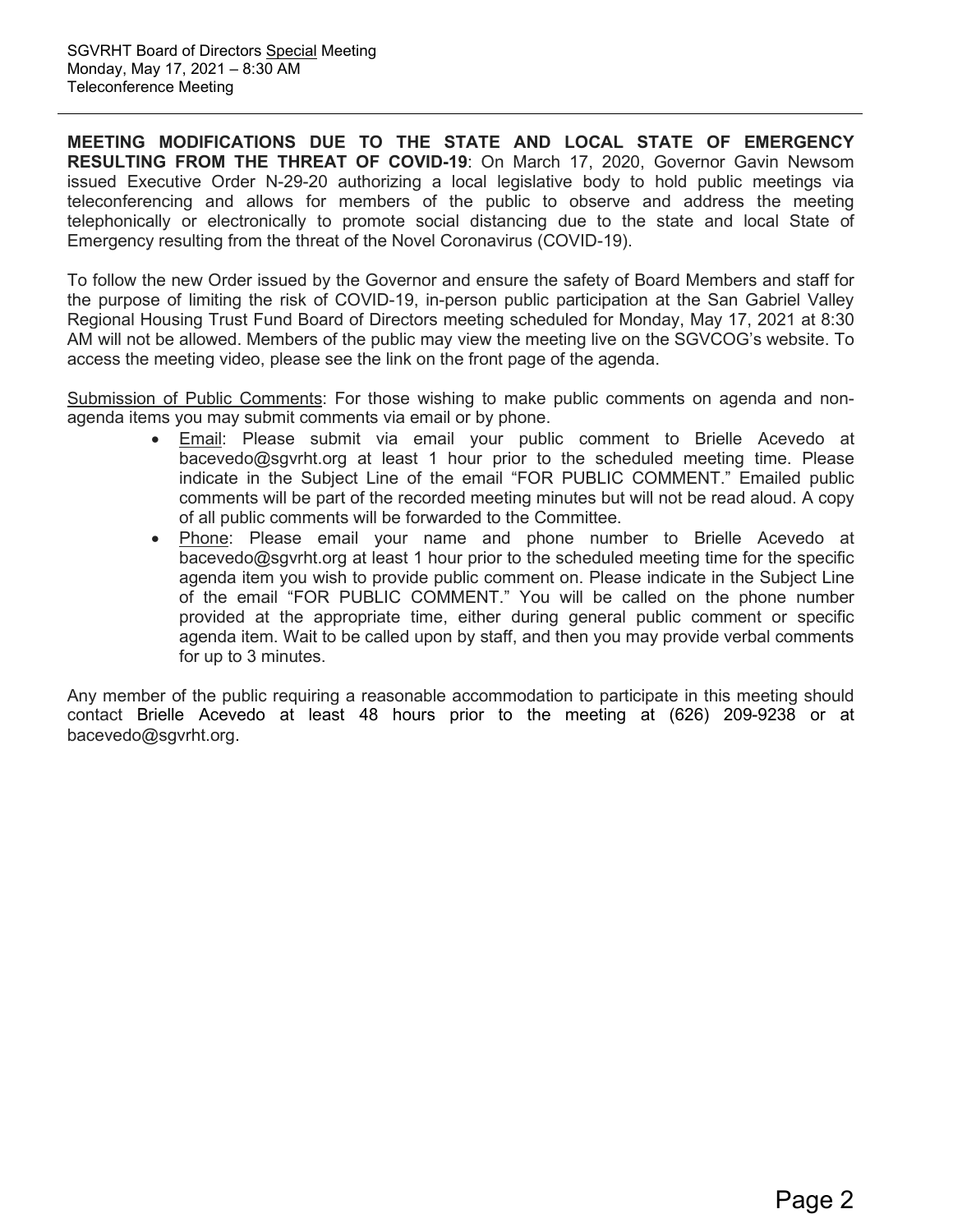## **PRELIMINARY BUSINESS 5 MINUTES**

- 1. Call to Order
- 2. Pledge of Allegiance<br>3. Roll Call
- 3. Roll Call<br>4. Public Co
- 4. Public Comment *(If necessary, the President may place reasonable time limits on all comments)*

### **ACTION ITEMS 25 MINUTES**

5. SB 679 (Kamlager) (Page 1) *Recommended Action: Adopt Resolution 21-11 to support if amended SB 679 (Kamlager)* 

## **ADJOURN**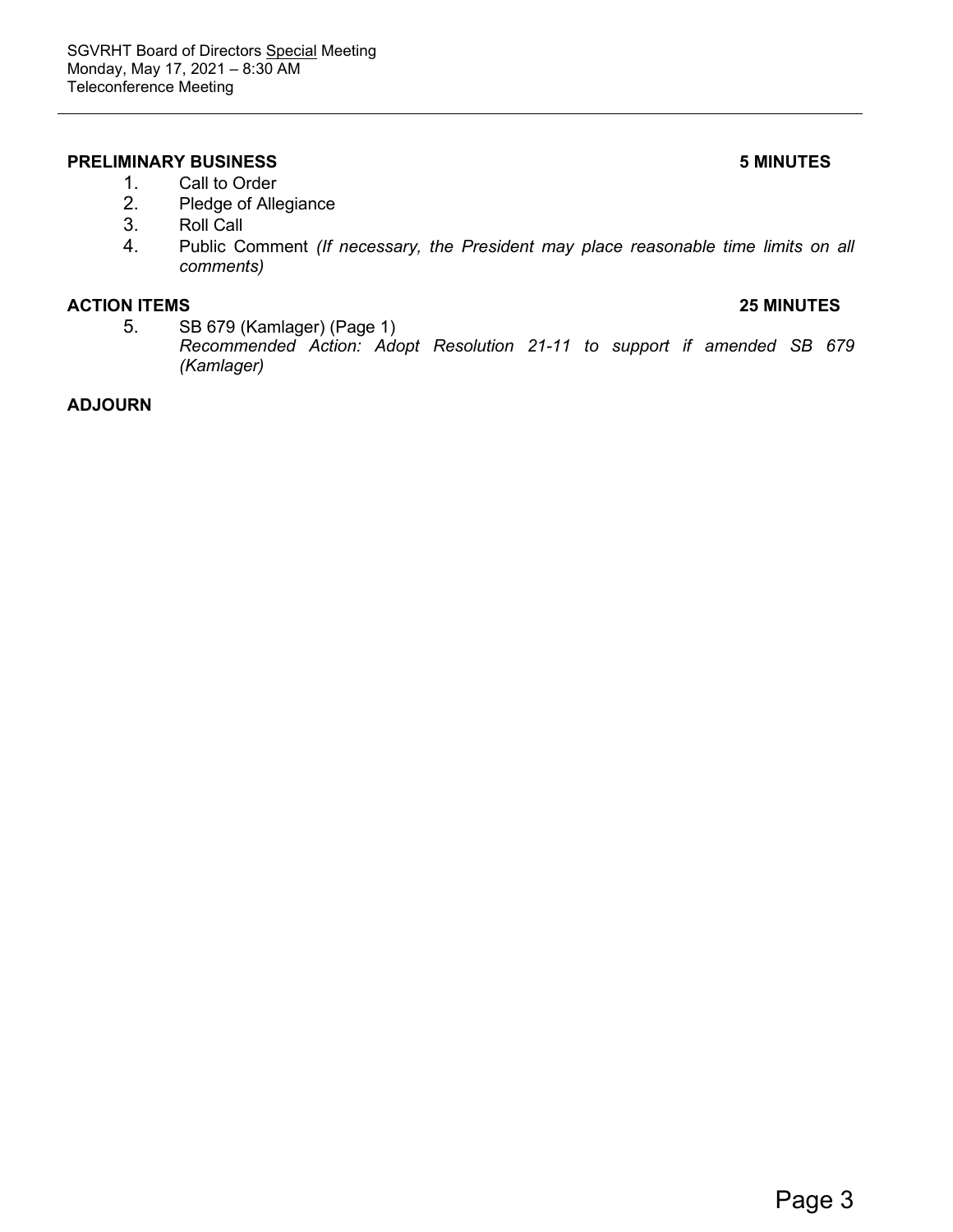DATE: May 17, 2021

TO: Board of Directors

FROM: Marisa Creter, Executive Director

**RE: SB 679 (KAMLAGER)** 

# **RECOMMENDED ACTION**

Adopt Resolution 21-11 to support, if amended, Senate Bill 679 (Kamlager).

# **BACKGROUND**

SB 679 (Kamlager) would establish the Los Angeles County Affordable Housing Solutions Agency (LACAHSA), a new countywide agency focused on financing and funding the production and preservation of affordable housing and funding and implementing renter protection programs. The bill would authorize the agency to place funding measures on the ballot in Los Angeles County and its incorporated cities to fund affordable housing projects within its jurisdiction, preserve and enhance existing housing, fund renter protection programs, and finance new construction of housing developments. The bill is sponsored by the United Way of Greater Los Angeles.

The final bill language is not yet in print; however, draft language has been provided to SGVRHT staff and is expected to be released this week. The LACAHSA would be governed by a Board of Directors made up of representatives from the County of Los Angeles, City of Los Angeles, City of Long Beach, and representatives from smaller cities from four geographic areas of Los Angeles County. The current make-up of the Board of Directors also includes appointed representatives with expertise in affordable housing, the Executive Director of the Southern California Association of Governments (SCAG), and the chair and vice-chair of the agency's Citizen Oversight Committee. Staff understands that the proposed make-up of the Governing Board is expected to change.

As currently drafted, the LACAHSA would be authorized under law to issue bonds, including but not limited to general obligation bonds, revenue bonds, and mortgage revenue bonds. It would also be authorized to seek voter approval for the following, anticipated for the November 2022 ballot:

- 1) Parcel tax;
- 2) Gross receipts business license tax;
- 3) Real estate documentary transfer tax.

Funding obtained through these measures would be allocated according to shares outlined in the legislation. As currently drafted, funding would be allocated between the following categories: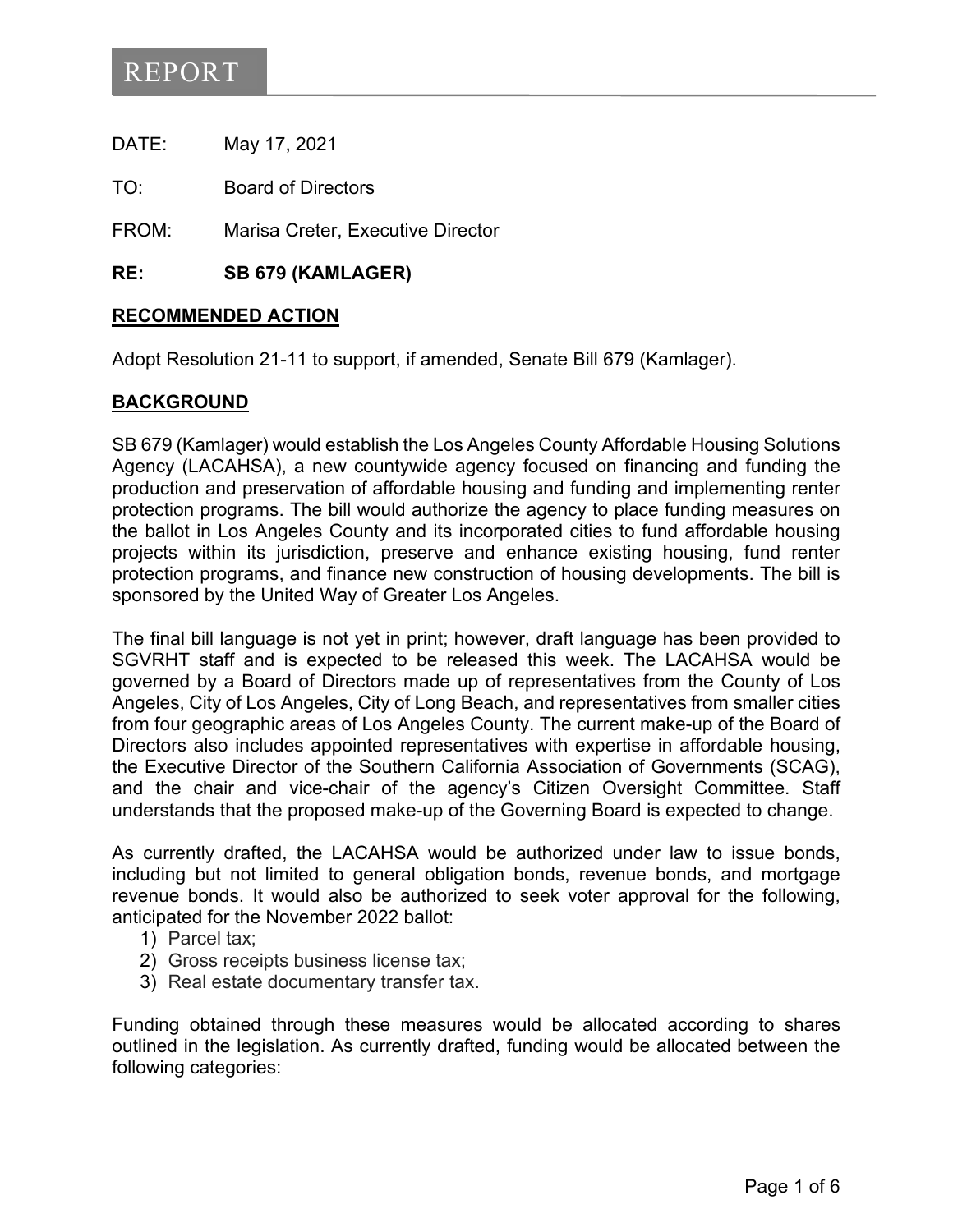- At least 50% for affordable housing creation, preservation, and ownership projects. The bill requires that each new construction project be 100% affordable (serving residents making 80% or less of the area median income (AMI)), with at least 25% of units reserved for extremely low income households (30% AMI or less) and 25% of units reserved for very low income households (30-50% AMI).
	- o As currently drafted, 70% of the funding would be allocated between the councils of government (COGs), City of Los Angeles, City of Long Beach, and the unincorporated areas of Los Angeles County based on the percentage of very-low and low-income regional housing needs assessment (RHNA) allocations. Under this formula, the San Gabriel Valley region would receive about 10%.
	- o The remaining 30% would be allocated by the Citizens Advisory Group in accordance with Agency priorities.
- No more than 30% to 40% for Countywide Renter Protection and Support: Any effort that helps low-income renters, including pre-eviction and eviction legal services, counseling, renter education and representation, rental assistance for lower-income households, relocation assistance beyond what is legally required by landlords, and collection and tracking of information related to displacement, rents, and evictions in the region.
	- $\circ$  As currently drafted, 50% of the renter protection funding would be allocated between the COGs, City of Los Angeles, City of Long Beach, and the unincorporated areas of Los Angeles County on a per low-income renter household basis.
	- $\circ$  The remaining 50% of the funding would be allocated by the Agency consistent with the Agency's guiding principles.
- No more than 10% for Administration and Operations of the Agency.

# **DISCUSSION**

The proposed LACAHSA could, if implemented properly, transform the funding of affordable housing in Los Angeles County. United Way – the bill's sponsor – envisions that the entity could create an ongoing funding source for affordable housing at a higher magnitude than any other existing affordable housing funding source. Robust and sustainable revenue sources could have extremely positive impacts for the SGVRHT. To maximize these positive impacts for the County, the San Gabriel Valley, and the SGVRHT, staff recommends that the following amendments be included in the legislation:

# Allow for Local Administration:

For subregions, such as the San Gabriel Valley, that have the administrative capability to manage and administer the anticipated revenues, the legislation should allow for both the housing capital and renter protection assistance funds to be transferred to that agency and be directly administered and managed by that subregional agency so long as it follows the funding guidelines set forth in the legislation. Establishment of a regional housing trust should be identified as a way to demonstrate the aforementioned administrative capability.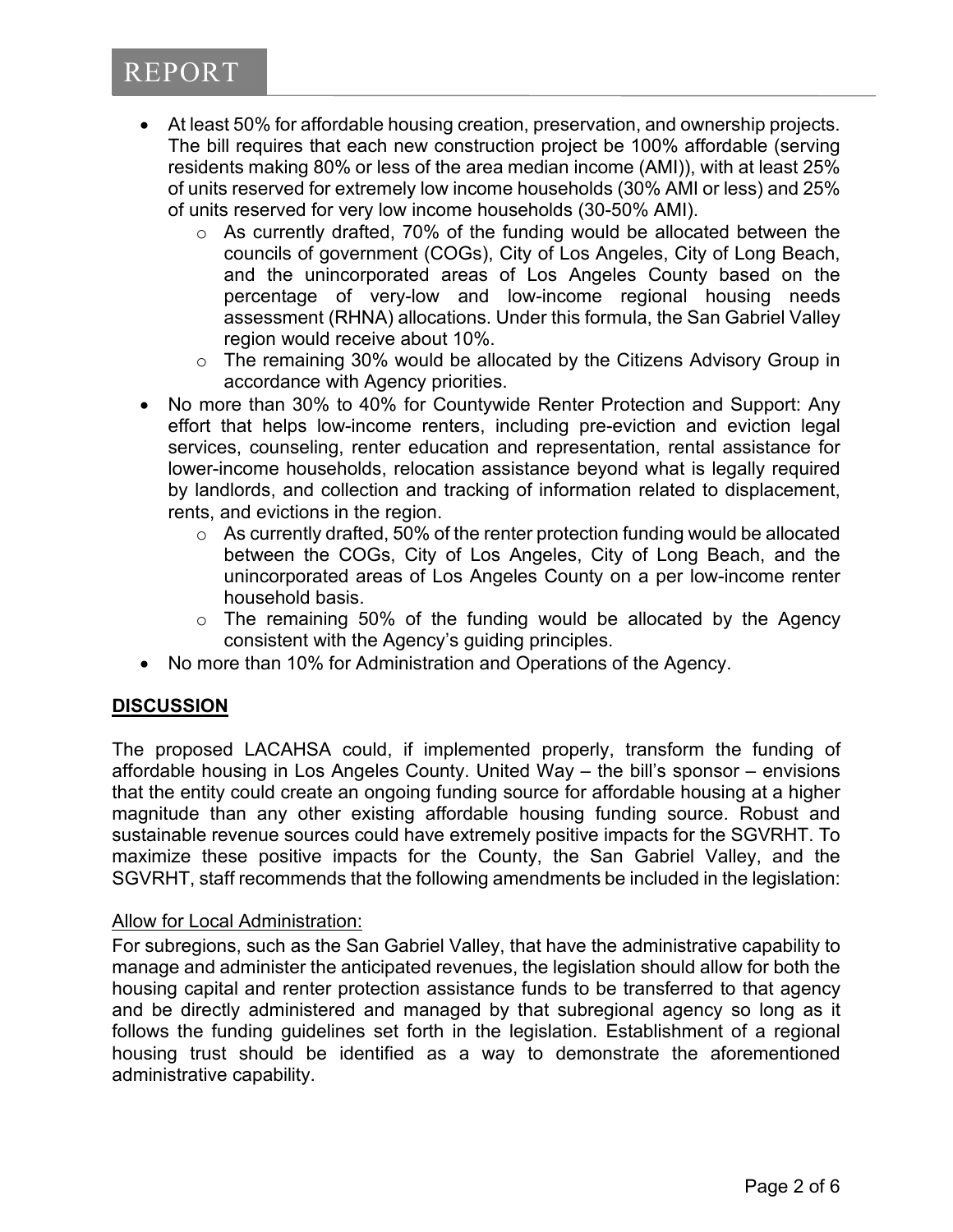As noted above, based on the San Gabriel Valley's share of the County's very low and low-income RHNA allocations, the SGVCOG would be entitled to about 10% annually of 70% set aside for affordable housing construction. If, for instance, \$500 million is raised annually from a new fee, SGVCOG would get \$17.5 million annually.

The San Gabriel Valley Council of Governments (SGVCOG) is the sole COG with a regional housing trust and the bill should authorize the San Gabriel Valley's total share of this funding to be sent directly to the SGVRHT to administer at its sole discretion, while in accordance with the priorities of the agency.

## Maximize Formula Funding

To build broad voter support for possible ballot measures, revenues should be allocated to the maximum extent by formula to identified recipients rather than through discretionary programs administered by the LACHSA. Staff recommends that in no case shall discretionary program shares exceed those identified in the proposed amendments dated May 7, 2021, as discussed in the sections above.

As currently drafted, SB 679 calls for 70% of capital funds to be directed by formula above and 30% by discretionary grant program administered by the new agency. Staff contends that this discretionary amount is too high, as it could result in disproportionate geographic distribution of funding for the San Gabriel Valley. Similarly, the set-aside for countywide renter protections – as currently drafted with half for the COGs, County and LA City and half to be allocated at the discretion of the new agency – should allocate a greater share of funding to the COGs, County and City. Finally, the bill allows 10% of revenues to be used for administrative costs for this new agency. This is too high and far higher than the 1-3% for administrative costs typically applicable to LA Metro's voter approved sales tax initiatives. Staff recommends that administrative costs for the new agency be more in line with those utilized by LA Metro.

Staff recommends that the legislation be amended to maximize the formula funding that is allocated towards direct programs and projects.

# Employ Flexible Portfolio Approach to Meeting Income Targets

References to minimum area median income requirements relating to capital project funds should provide for administrative flexibility to ensure that housing project viability and construction-readiness is considered in order to expeditiously increase the supply of affordable housing.

As currently drafted and discussed above, capital funding for new construction projects could only be provided for projects that are 100 percent affordable to households earning 80% AMI or below, with a priority on the lowest levels of affordability. Increasing the availability of housing at the deepest levels of affordability is a critical goal; however, it is not always economically feasible for a project to meet these ambitious goals. Not all of the projects currently included on the SGVRHT's Project Pipeline would meet these affordability standards. Staff recommends that the legislation be amended to allow program flexibility with these goals. One approach to achieving this would be to set subregional, multi-year requirements for meeting income requirements for units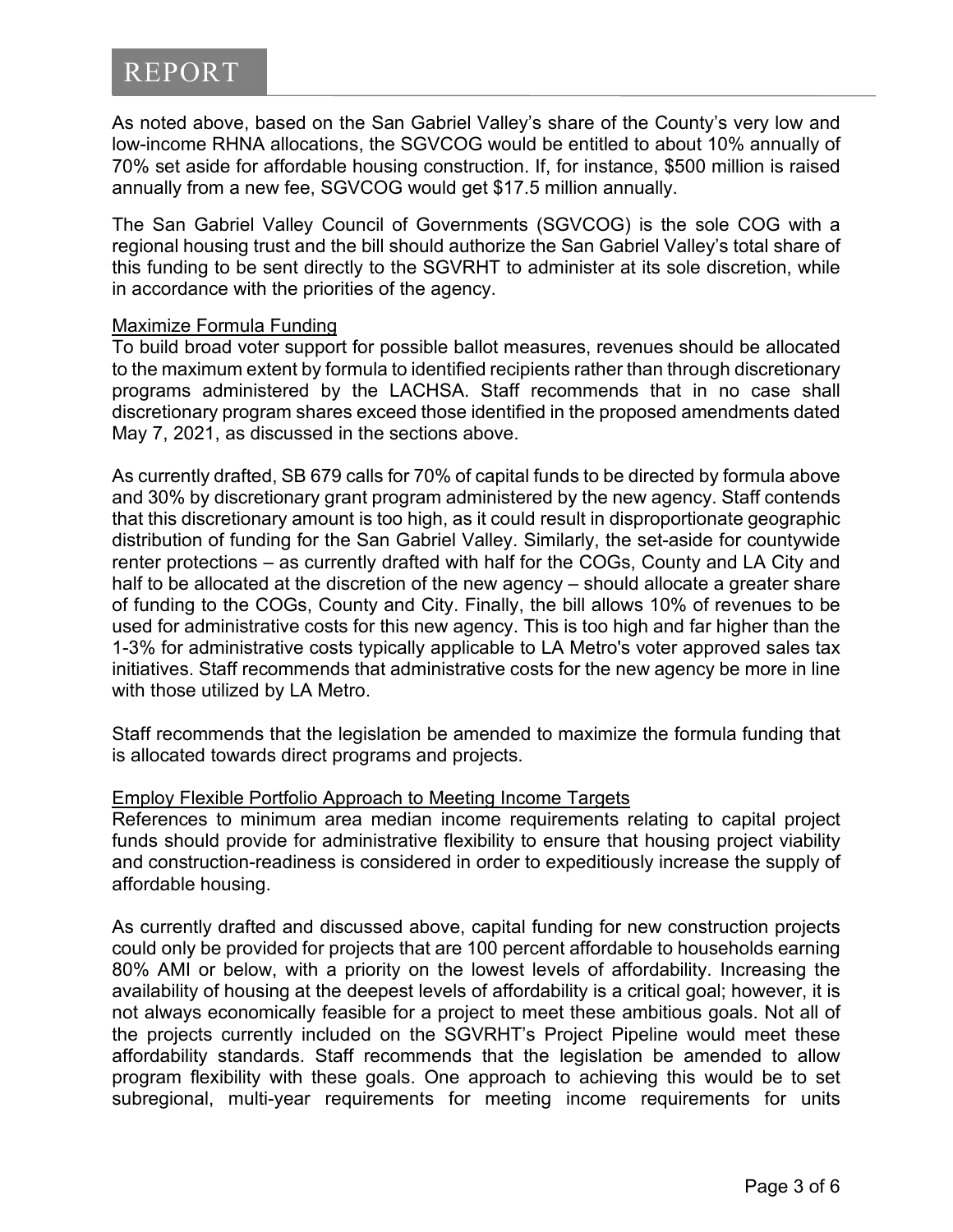produced, rather than requiring that these requirements be met on a project-by-project basis.

Finally, while the make-up of the Board of Directors is still being established, the Board should ensure that there is adequate and true geographic representation from smaller cities, with one-third representing the County of Los Angeles, one third the City of Los Angeles and one-third the smaller cities. Staff recommends that voting membership on the Board of Directors be restricted to elected officials to ensure public accountability for decisions involving to a substantial degree voter-approved funding measures.

As discussed above, SB 679 (Kamlager) could have a significant impact on the availability of funding for affordable housing. With the recommended amendment, the legislation offers the welcome prospect for providing a significant ongoing funding source for the SGVRHT. For this reason, staff recommends that the Board of Directors adopt Resolution 21-11 in support of SB 679 (Kamlager), if the bill is amended as recommended above.

SB 679 (Kamlager) is currently scheduled for a hearing by the Appropriations Committee during the week of May 17, 2021. It must pass out of the Appropriations Committee by May 21, 2021, or it will not advance.

Prepared by:

Caitlin Sims Principal Management Analyst

Approved by:  $m$ arisa Creter

Marisa Creter Executive Director

# **ATTACHMENTS**

Attachment A – Resolution 21-XX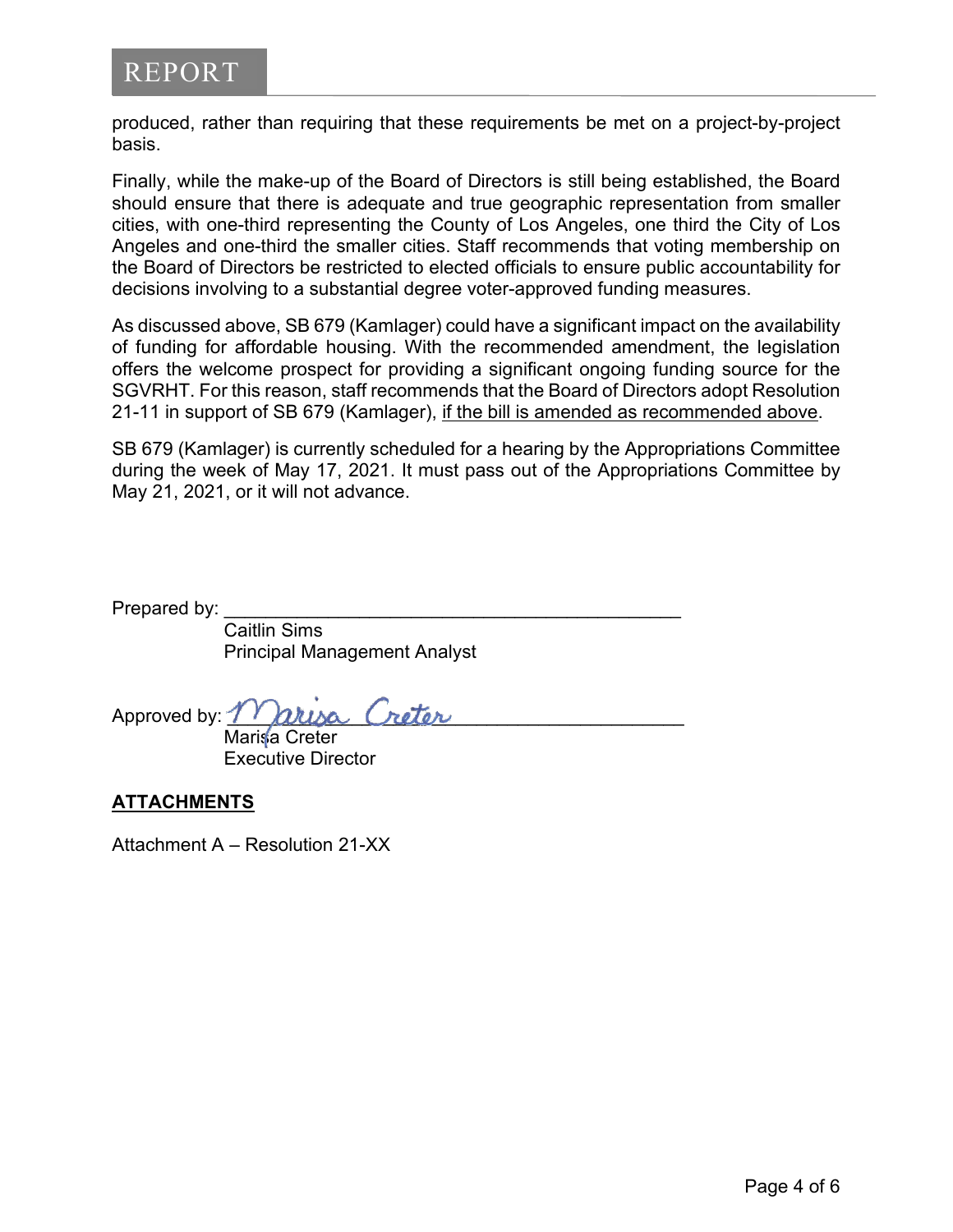# **RESOLUTION NO. 21-11**

# **RESOLUTION OF THE SAN GABRIEL VALLEY REGIONAL HOUSING TRUST (SGVRHT) SUPPORTING SENATE BILL 679 (KAMLAGER) IF AMENDED**

**WHEREAS,** this bill would establish the Los Angeles County Affordable Housing Solutions Agency (LACAHSA), a new countywide agency that is focused on creating affordable housing; and

**WHEREAS,** this bill would authorize the agency to place funding measures on the ballot in Los Angeles County and its incorporated cities to fund affordable housing projects within its jurisdiction, preserve and enhance existing housing, fund renter protection programs, and finance new construction of housing developments; and

**WHEREAS,** this bill establishes that the agency would be governed by a Board of Directors made up of representatives from the County of Los Angeles, City of Los Angeles, City of Long Beach, and representatives from smaller cities from the different geographic areas of Los Angeles, among others; and

**WHEREAS,** this bill would allow the agency to issue bonds, including but not limited to general obligation bonds, revenue bonds, and mortgage revenue bonds, and would authorize it to seek voter approval for a parcel tax, gross receipts business license tax, and real estate documentary transfer tax; and

**WHEREAS,** this bill establishes that the funding collected would be allocated towards affordable housing creation, preservation and ownership, countywide renter protection and support, and administration in accordance with specified formulas; and

**WHEREAS,** this bill establishes that a portion of the funding collected would be allocated to jurisdictions and regional entities in accordance with specified formulas; and

**WHEREAS,** this bill aligns with the SGVRHT's purpose to fund the planning and construction of affordable and homeless housing could create an ongoing funding source for the SGVRHT. bill establishes that a portion of the funding collected would be allocated to jurisdictions and regional entities in accordance with specified formulas.

**NOW, THEREFORE, BE IT RESOLVED** that the Board does hereby support Senate Bill 679 (Kamlager) if amended to include the following:

- 1. A direct transfer of the funding allocated to the San Gabriel Valley to the SGVRHT to be administered at its sole discretion, in accordance with the priorities of the agency.
- 2. Increased formula funding allocated for direct programs and projects.
- 3. Increased flexibility in the approach to meet income affordability targets.

**PASSED AND ADOPTED** at a regular meeting of the Board of Directors of SGVRHT held, on the 17<sup>th</sup> day of May, 2021.